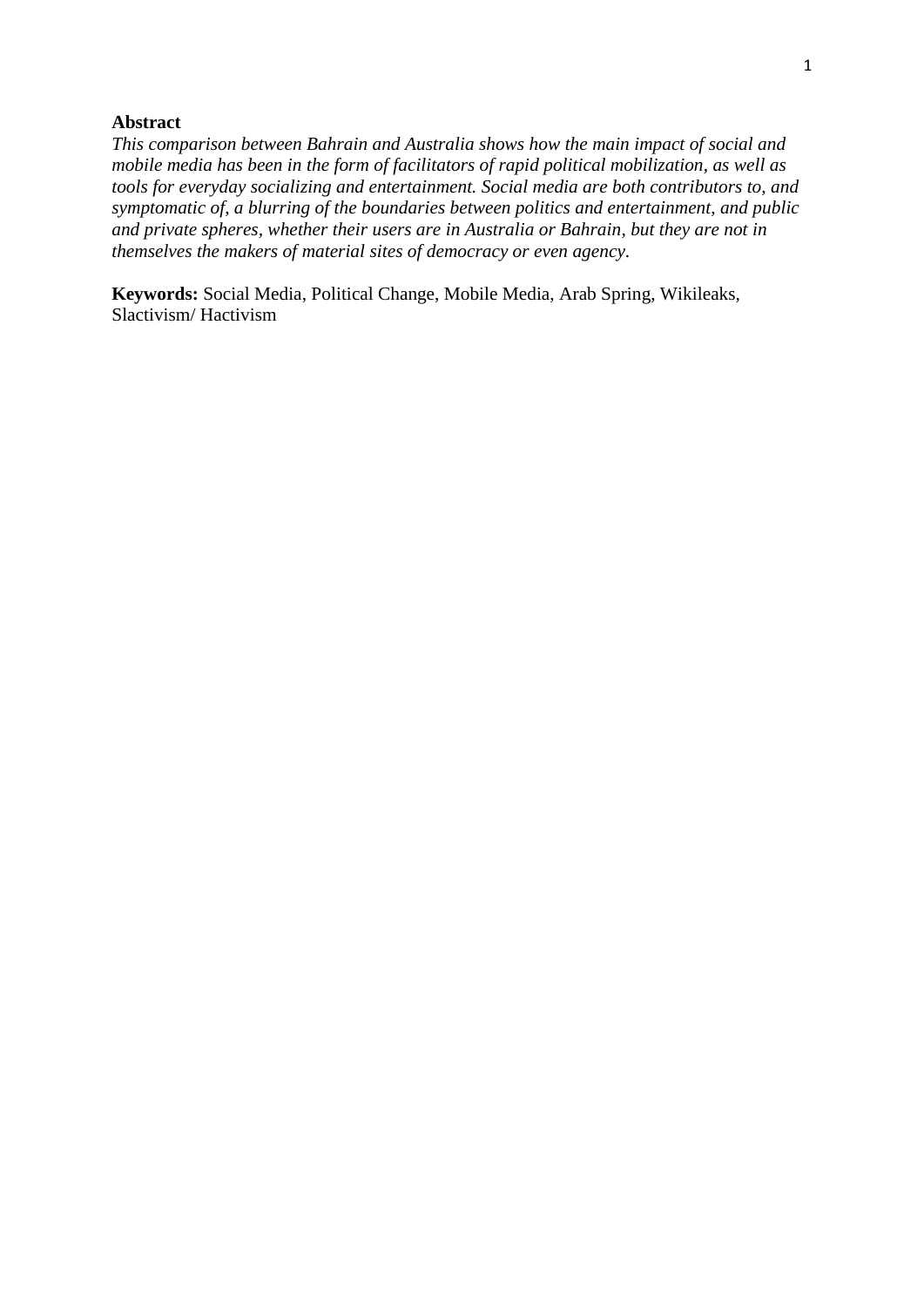# **From Masterchef to the Arab Spring via Wikileaks: Social Media and Political Change** *Henk Huijser & Janine Little*

## **Introduction**

In this paper, we provide a comparison between the ways in which social media and digital tools were used during the Arab Spring on the one hand, and by the Australian public on the other. Social media have been used in the Middle East for 'direct action' reasons like organising protests, and toppling dictatorships, most spectacularly with Libya"s Colonel Gaddafi in mid-2011. However, in long-established social democracies like Australia the use of social media and digital tools for political purposes is diminished, while also concentrated within 'special interest groups' or party campaign teams. The rest of the population uses the same tools to vote on *Australia's Got Talent* or comment on their favourite *Masterchef* contestant. For these, and related, reasons, "democracy" takes on different material guises in different political contexts, affecting the often lauded "democratising potential" of new digital tools and social media that are said to revolutionise communication but, as it turns out, probably not global society. As an examination of the gap between material and virtual revolution for positive social change, the following essay compares Australian and Arab World expressions of informed and networked activism during the early part of 2011 as a way of considering shared and disparate approaches to the media's role in fostering social democracy as a material cause.

#### **Social Media, Political Agency and the Arab Spring: The Case of Bahrain**

Some of the waves of the Arab Spring, which started in December 2010 when Mohammed Bouazizi set himself on fire in a public square outside a local government office in the Tunisian town of Sidi Bouzid (Comninos, 2011) continues to reverberate throughout 2011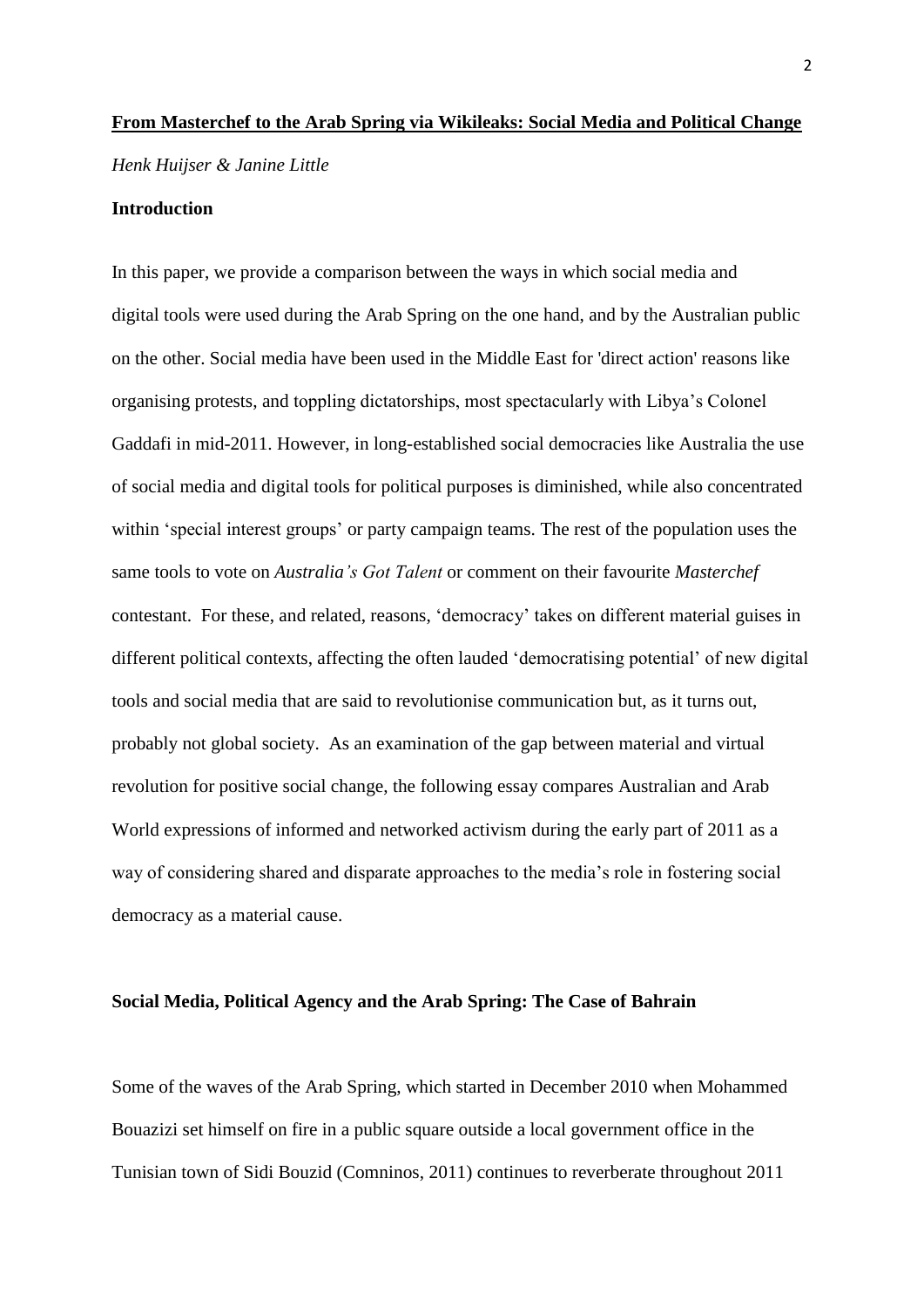with historic outcomes. Three long term rulers gave in to protesters' demands for their removal: in Tunisia, Egypt and, spectacularly, in Libya with the toppling of long-term dictator Muammar Gaddafi. They followed earlier small scale versions with the 2004 Arab Spring in Cairo, leading to further demonstrations in Beirut in 2005 and in Cairo in 2006 (Yom, 2005; Hardaker, 2008), and the "green revolution" in Iran in 2009 (Cole, 2011; Black, 2009). Interestingly, the beginnings of these protests, and the accompanying demands for political change and more political freedoms, have coincided with the rise and rapid spread of social media and increasingly mobile digital tools, leading to various claims of 'Twitter' or "Facebook Revolutions" (Comninos, 2011; Aiello, 2011).

There is no doubt that social media had a major impact on the way political actors organise themselves and on the ways in which they can mobilise very quickly, but as tools rather than agents. They "do not of themselves generate revolutions but they can facilitate them in ways that we are only just beginning to understand" (Harb, 2011, p. 15). Bahrain illustrates this distinction well because its ruling regime managed to crack down on protests in March 2011 where Egypt and Libya could not, which is a result of its geographical, historical and political context. Bahrain effectively provides a buffer between Shia dominated, non-Arab Iran, and the ruling Arab Sunni regimes in the Arabian Gulf. At the same time, it experiences a socalled "youth bubble, with 60% of the Middle East population under the age of 25", creating the "prospect of a large class of unemployed, well-educated young people who are net-savvy and accustomed to using the internet as a place to express their opinion" (Hardaker, 2008, p. 17). In other words, this is Generation Y with a specific Arab flavour, "a generation of younger people in the Arab world growing up with a new reality: through sites like Facebook they can participate in shaping decisions which affect their lives" (p. 17). This is precisely what they thought they were doing in Bahrain in the weeks following the first protests on 14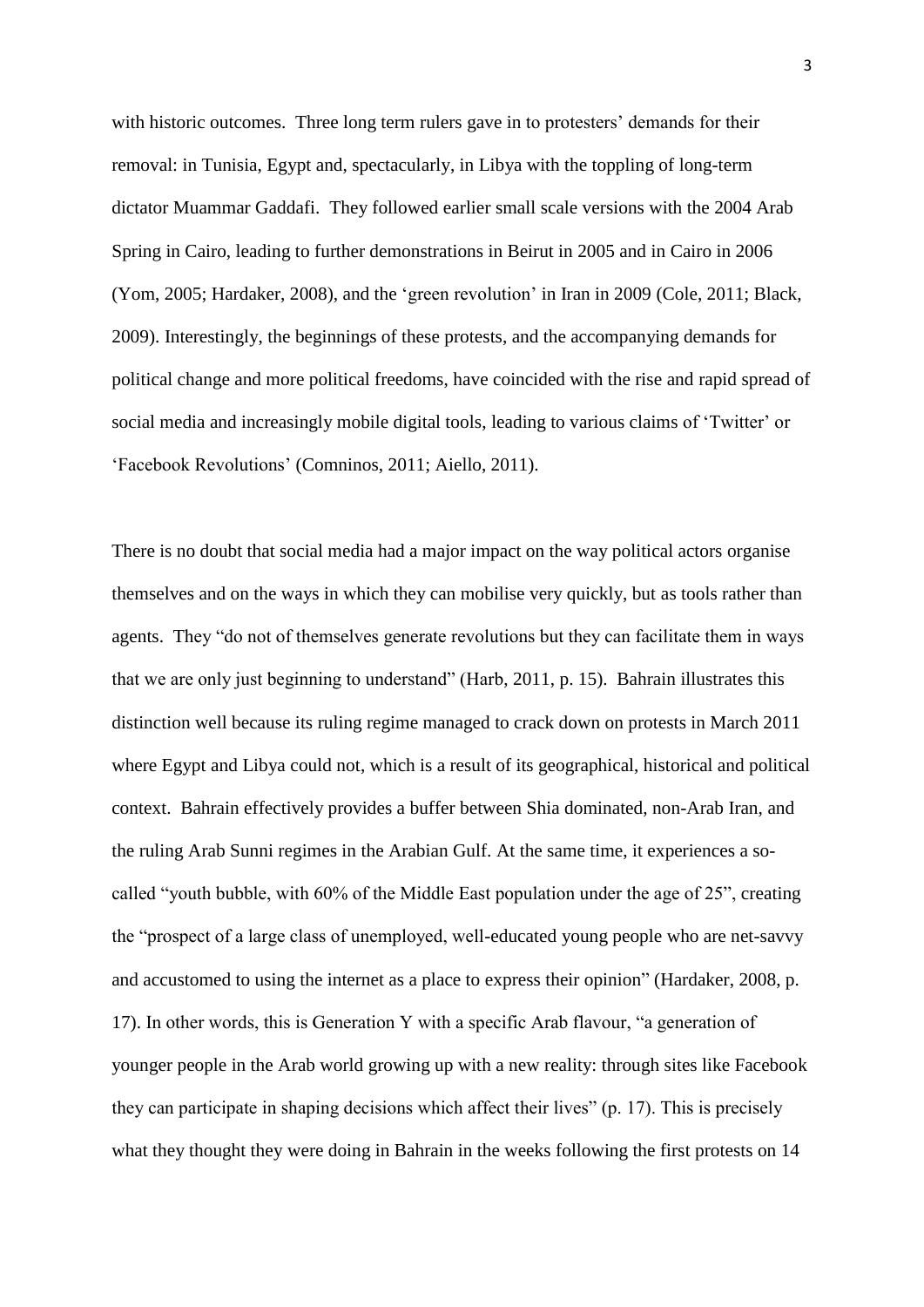February 2011 and the subsequent occupation of the symbolic Pearl Roundabout in central Manama, until the regime decided that enough was enough, not coincidently after protesters had one morning blocked the entry to the financial district, the epicentre of Bahrain"s power elite.

Now, the Pearl Roundabout stands "re-designed" in a concerted effort to erase the memory of Bahrain's short-lived uprising against the regime, and the iconic pearl sculpture that used to be in the centre of the roundabout has been dismantled. The (now) intersection and streets that lead into it are closed and patrolled by security forces for fear it might become a rallying point again. In the meantime, various ministries are systematically going through Bahraini workplaces and educational institutions to identify, question and dismiss those who were involved in the protests. Ironically, the very social media that were so instrumental in building a groundswell and momentum for change, in particular Facebook and YouTube, have left a trail of 'evidence' to assist the regime in its crackdown. As Comninos notes, "Twitter and Facebook, as well as being possible instruments of protest, can also render users vulnerable to state surveillance" (2011, p.10), and they are now being used to identify and locate activists and protesters. At the same time, official sanctioned discourse is about a 'national dialogue', which mostly excludes those activists.

#### *Democratisation in Bahrain?*

When it comes to western style democracy, including a democratic and political public sphere combined with a democratic civil society, it is worth drawing attention to a fundamental difference in the Arab world, which applies in particular to Gulf states such as Bahrain. The difference is that many regimes "inhabit states that receive substantial portions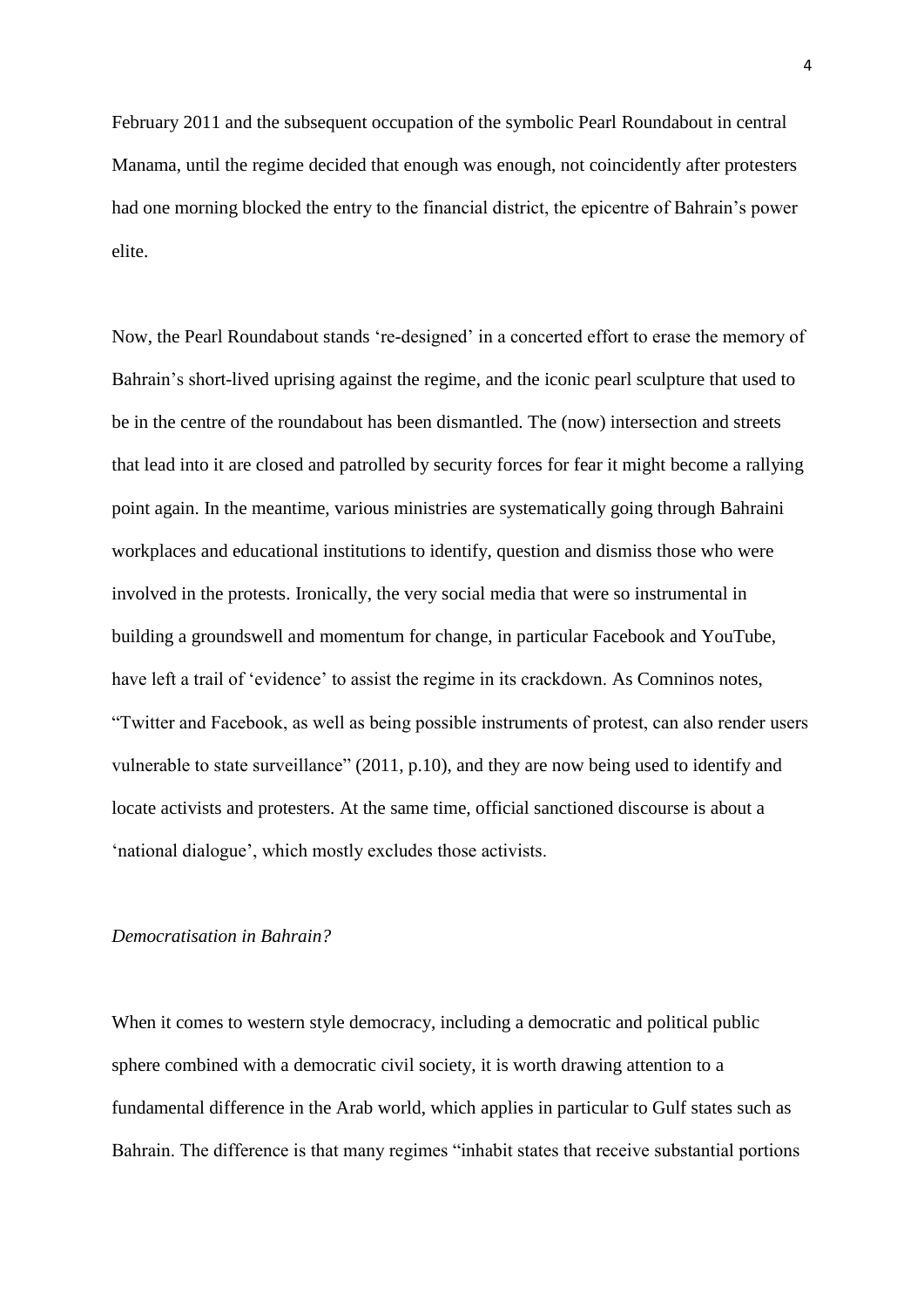of their budget from foreign payments rather than national productive groups. This arrangement insulates elites from domestic demands, since the state"s primary task is distributing fluid wealth, not collecting it through taxation" (Yom, 2005, p. 25). This fundamental difference has huge implications for the democratization process, as it gives the populace very little bargaining power when it comes to increasing political freedom, as all the wealth and resources (apart from the people) are controlled by the regime, which in Bahrain"s case is a long-established constitutional monarchy (Howard, 2011). Central to this level of control is what Eva Bellin (cited in Yom, 2005) calls "the robustness of its coercive apparatus, the military-security establishment responsible for demolishing democratic initiatives against the state" (p. 25). According to Dahlgren, the civic culture concept "suggests the need for minimal shared commitments to the vision and procedures of democracy, which in turn entails a capacity to see beyond the immediate interests of one"s own group" (2005, p. 158). The question thus becomes whether this "endemic fragmentation" actually may have impeded the chances for democratization in Bahrain (and in the Arab world more generally). Joseph (2011) argues for example that:

It is possible that pro-democracy movements in the Arab world moved too quickly: the "conversations" arising from newly available information might not have been mature enough to establish a properly functioning public sphere or civil society, so perhaps the resultant loose networks moved prematurely towards galvanization and organization.

This argument is interesting because it fits with the Gen Y profile of the protesters (Prensky, 2001), whose "natural environment" is a networked, online, mobile and arguably "fragmented" environment, where information is abundant, continuous, and often comes in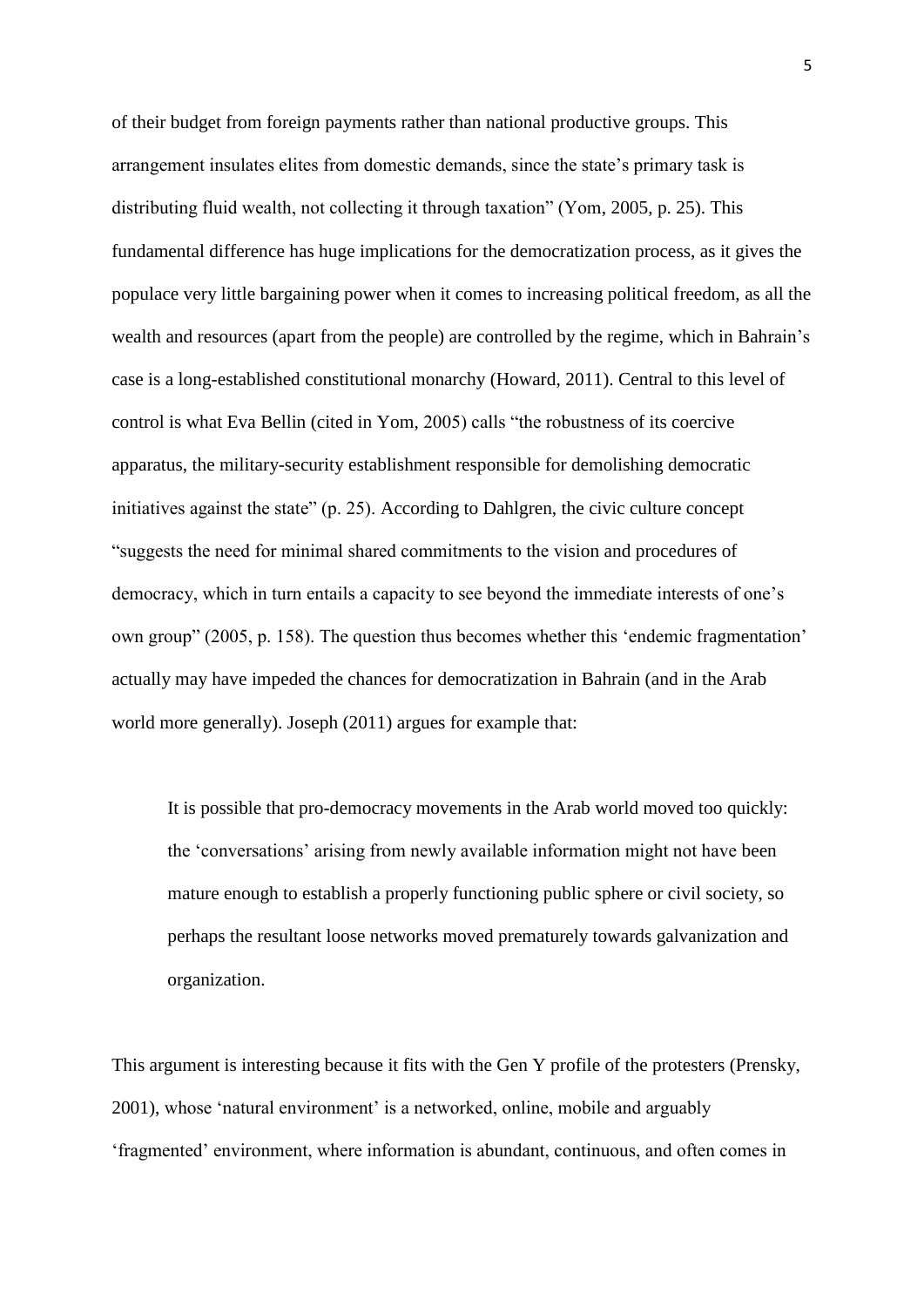bite-sized chunks, but is not necessarily always effective and coherent. Moreover, this generation has plenty of enthusiasm, but it is unlikely that they are as politically savvy as they are techno-savvy. Joseph is right to argue that "it is patronizing to assume that Arabs are not ready for democracy" (2011, p. 32), but this is not the argument here. Instead, there are questions around whether the protesters' approach, and in particular their use of social media, was effective, and whether it is based on a coherent idea about what kind of democratic society is the desirable end point. According to Yom, "Arab autocracy will not crumple unless a major shock snaps the underlying political-economic framework upon which the coercive apparatus rests" (2005, p. 27). In Bahrain, it looked for a few weeks in February as if this shock was being delivered, fuelled by social and mobile media, but for now the underlying political-economic framework has been restored, and democracy has very little to do with it.

#### *Generation Y, Social and Mobile Media & Political Change in Bahrain*

When it comes to social media and Generation Y, the biggest dilemma facing Arab regimes is their perceived need "to resist the new media"s assault on their power and authority, while at the same time harnessing its power to develop their national economy" (Hardaker, 2008, p. 3). The tension for Arab regimes lies between "liberalising" and "globalising" their economies (in anticipation of the post-oil era), for which they need an educated and techno-savvy young generation, and on the other hand the requirement to control, contain and manage information and particularly political information, as this is what keeps them in the power position they hold. As Shen and Shakir's research in the UAE shows, "the conflict brought by the usage of the Internet and exposure to western culture fundamentally shapes the self-perception of this young generation" (2009, p. 2). This is not simply one-way traffic either. Aiello (2011) notes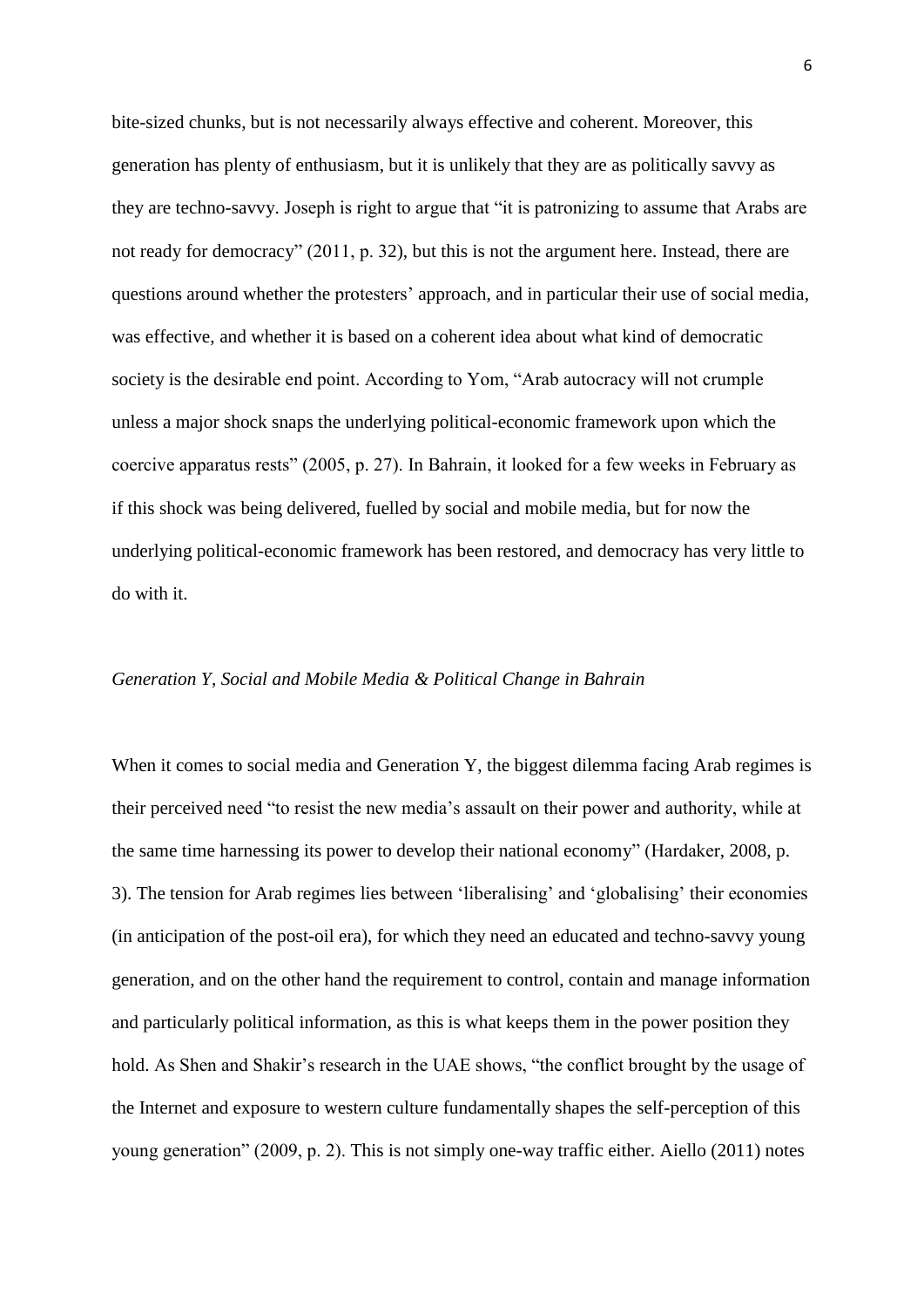for example that "one of the ways in which the internet has been instrumental in transforming conflicts is by allowing local conflicts to become globalised".

Research conducted prior to the current Arab Spring suggests that the Internet and social media usage of Arab youths was relatively similar to that of their contemporaries in western contexts, with large percentages for entertainment and social use (Shen & Shakir, 2009). The question however, is to what extent this generation is political in a 'deliberatively democratic' sense (Dahlgren, 2005), and how *consistently* political it is, and moreover, how politically *effective*. In other words, 'deliberatively political engagement' did not appear to be particularly significant, and the "political" engagement of this generation seemed just as likely to be limited to voting for favourite contestants on *Arabs Got Talent*, as their Australian counterparts would be voting for their favourite Australian *Masterchef*, rather than their local MP. This is in line with what Gladwell calls "slacktivism", which relates to his argument that social media promote weak ties and low risk activism (cited in Joseph, 2011). As Joseph notes, "the "liking" of something on Facebook, or the retweeting of a story, require little effort, yet might lull the protagonists into thinking they are doing something meaningful" (2011, p. 5). Gladwell takes this argument a step further by suggesting that "Facebook activism succeeds not by motivating people to make real sacrifice, but by motivating them to do the things people do when they"re not motivated enough to make a real sacrifice" (cited in Joseph, 2011, p. 5). This is the counter argument against the relative hype surrounding "Twitter and Facebook revolts" (Howard, 2011) and the role of social media, as "social media may create quicker and louder conversations, it may also generate shallower and shorter conversations which are easily displaced by the next "big thing"" (Joseph, 2011, p. 6). In Bahrain, the protesting youths are mostly Shia and economically marginalized already, so it is not difficult to reinforce their marginalization (for example by expelling them from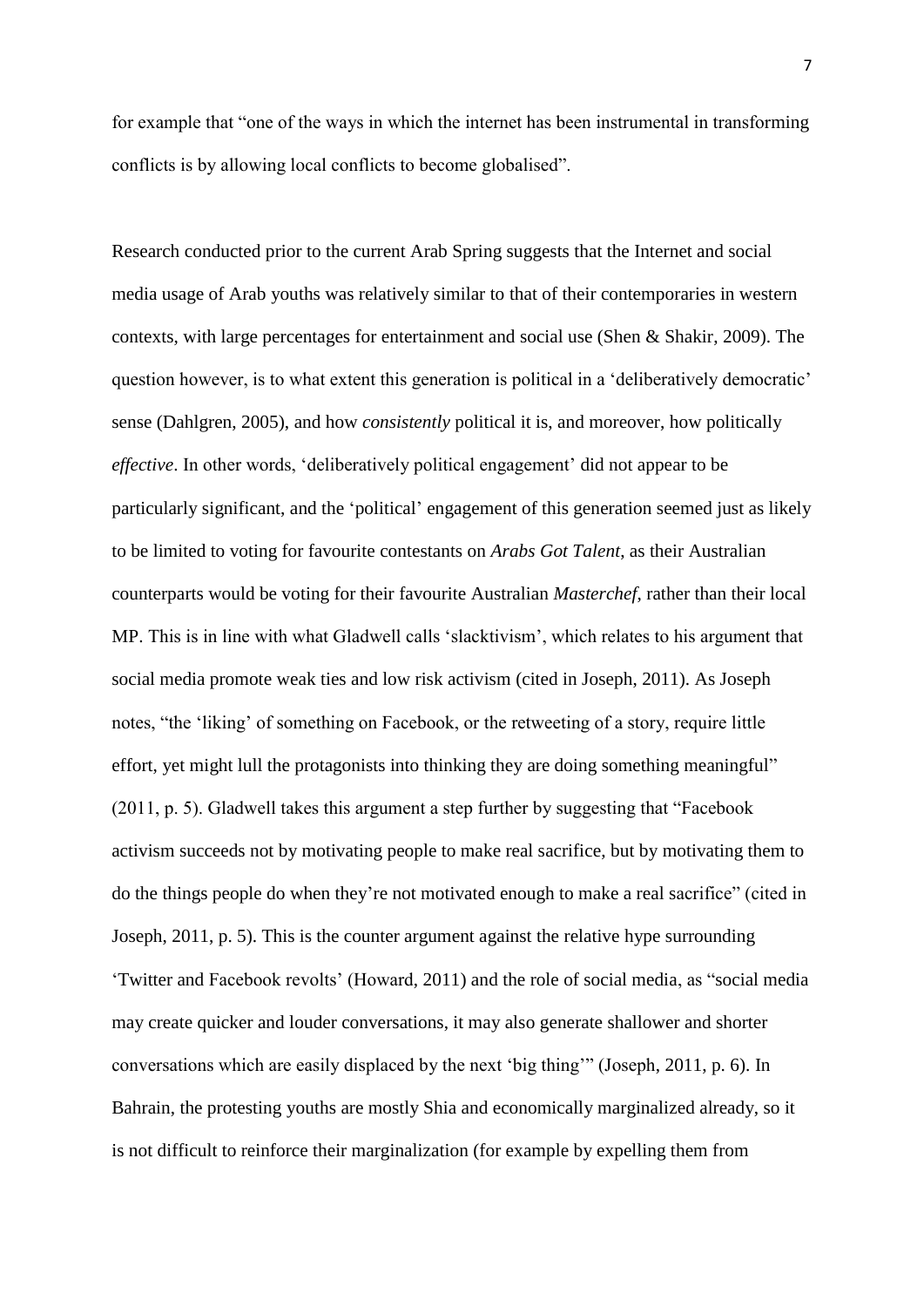educational institutions), as they were never in a position of power to begin with. However, this may also make Bahrain"s Generation Y more determined in the long run, as they have increasingly less to lose, and their demands for change are bolstered by fast-changing social and mobile media that provide them with progressively more flexible options to plan their strategies for change.

#### **Australian Social Networking: Entertainment, "Us" and "Them"**

It was this planned and sustained will for regime change that many Australians found difficult to comprehend about the Arab Spring"s enlivened body politic.

Absorbed in reality TV lifestyle and talent shows as well as the social networking sites that network their audiences, Australians tend to dissent or agree at sites where asserting authority-to-comment matters more than personal privacy or space. According to Alison Horbury and Peter Hughes (2010, p. 152) contributors to Facebook and Twitter, during and after Australia"s Black Saturday bushfires on February 7, 2009 killed 167 people in Victoria, were quick to draw boundaries "between "us/we" – Aussies, all those who demonstrate compassion and insight in their response, local, national and global bushfire communities – and "them" – government, authority figures, Facebook itself." The social network"s "selfpoliced" activity and publication was experienced as the popularly preferred source of news and public participation during the disaster and its aftermath. This self-policing had been perceived as more effective than the institutional regulators of mainstream media, such as the Australian Communications and Media Authority, which was criticized in recent years for *not* acting on public complaints about commercial radio and television content while also keeping a "blacklist" of local websites with links to content considered inappropriate (Oates,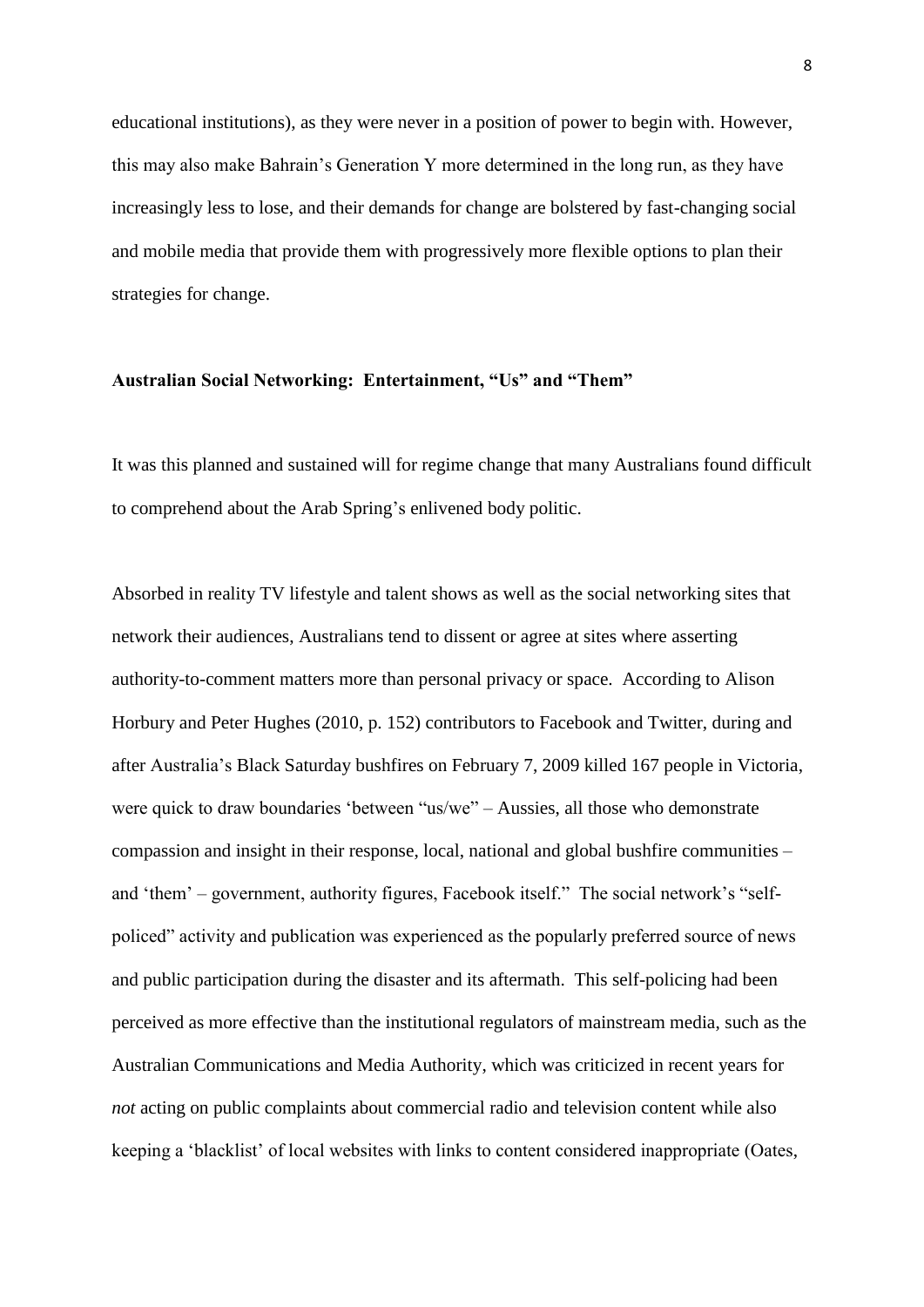2009). Interestingly, this can be contrasted with the argument about "surveillance" in the Bahraini context. In other words, in the Australian context, it is actually possible to express an argument about self-policing publicly, while in Bahrain, "self-policing" is only an indirect effect of "actual policing". In other words, people ultimately begin to police themselves (and/or censor themselves) to avoid becoming entrapped in real policing crackdowns, whether they agree with it or not.

There are two reasons readily identifiable to general audiences for Australian courts' reluctance to ascribe any noblesse oblige to mainstream media professionals as the more practiced gate-keepers of the news and information, essential to participatory democratic processes (Kasniunas, 2008). First, repeated instances of social network sites scooping the metropolitan dailies on stories of political transformation as well as private transgression have only reaffirmed arguments about the diffusion of media authority. News workers have been described as being more like 'gate-watchers' than gatekeepers (Bruns, 2005) and have in Australia watched the virtual gate collapse on various fronts, and with various implications that have most often little, and sometimes a lot, to do with political agency or consciousnessraising. The most notorious recent case of a social media user who scooped and also "worked" the daily news media<sup>i</sup> involved a 17-year-old Melbourne school girl who uploaded photographs of naked elite Australian Football League players onto Facebook (Paton, 2011). A Federal Court injunction ordered removal of the photographs but did not prevent the girl uploading those of other naked players. The *Herald-Sun* newspaper later collaborated with the girl in a hotel room video "sting" that resulted in more social media publication of captioned video and photography, the suspension of an AFL club executive and, most concerning given laws prohibiting identification of minors by the media, a commercial television interview that named the girl and showed her face (Gleeson, 2011).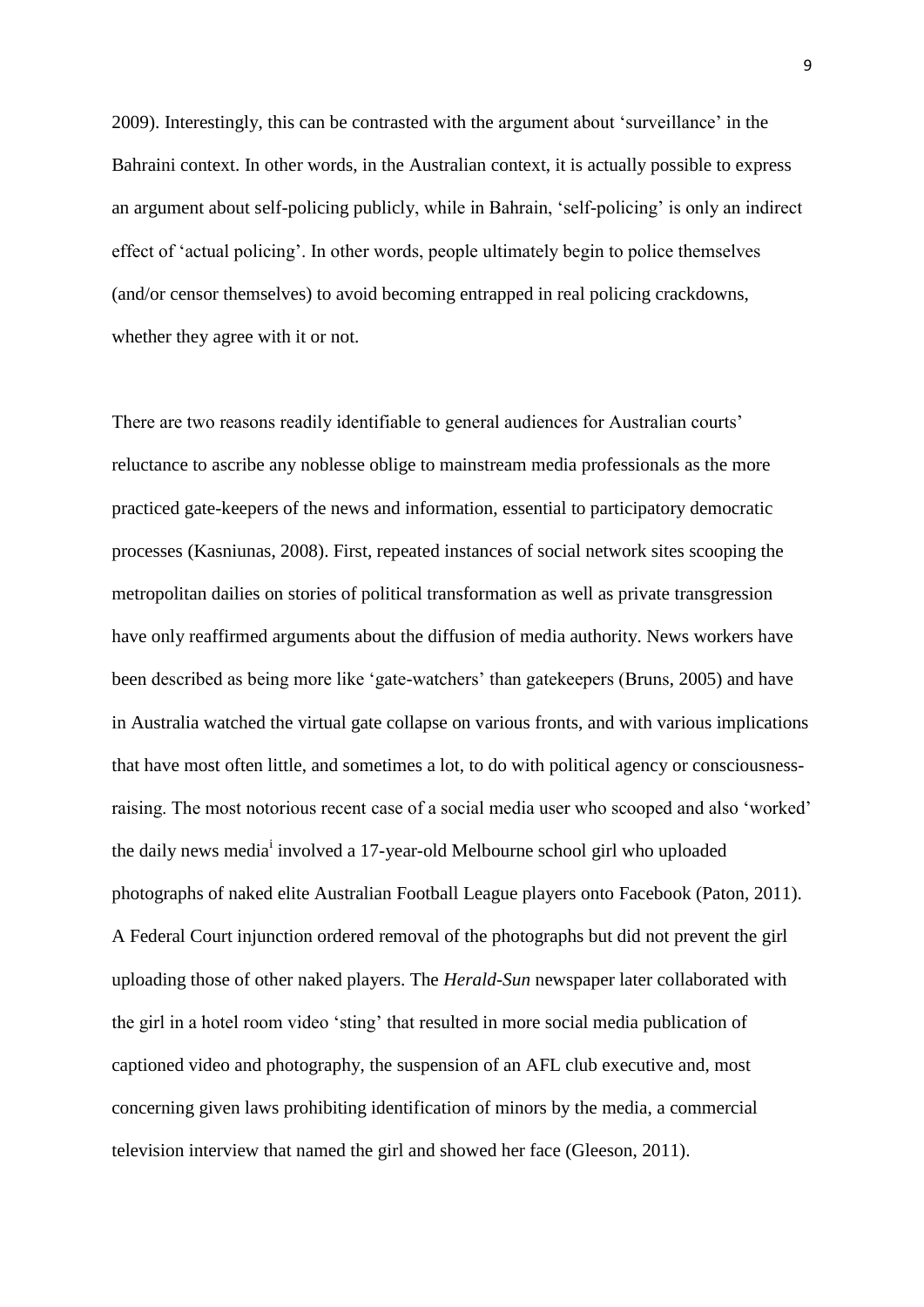The second reason for Australian legal decision-makers now reconsidering the balance of power and public interest of mainstream media and social networking is the international significance of issues of source revelation, press freedom, security and surveillance in the wake of Wikileaks' publication of the US war logs in 2010. Since Wikileaks partnered with the *Guardian*, *Der Spiegel*, and the *New York Times* to drop the classified war documents about Iraq and Afghanistan into reports showing how the mainstream news media in 2003 did not pursue, let alone find the truth about, non-existent weapons of mass destruction or casualties from either side, the institutionalized media in many countries has had to concede its reliance on media amateurs and DIY hacktivists. Since the 9/11 attacks and across the world, the role of bloggers and social networkers in providing smaller "neighbourhoods" of people wanting news or reasons for news events has been acknowledged (Zelizer & Allan, 2011). The "smallness" of ventures facilitated is the edge that social media has on its traditional and institutional predecessors, who deal with the costs, now, of attempting to house investigative journalism, for instance, in solid walls with significant salary, site and insurance bills. Australian outlets are no exception to this trend and have confronted it just as some regimes were realizing the threat that it presented to the maintenance or accrual of political power. According to Sarah Ellison, trained journalism and the moveable feast of social media raises a conflict "as old as civilization itself" (Ellison, 2011, *Vanity Fair* online). "At the moment," writes Ellison, "neither seems to have the upper hand – and neither can do without the other."

It might seem an inadequate observation by comparison that Australian courts are currently hearing and interpreting cases that reflect the symbolically violent consequences of evidence accumulated on the geomorphic function of social media for *local* understandings of what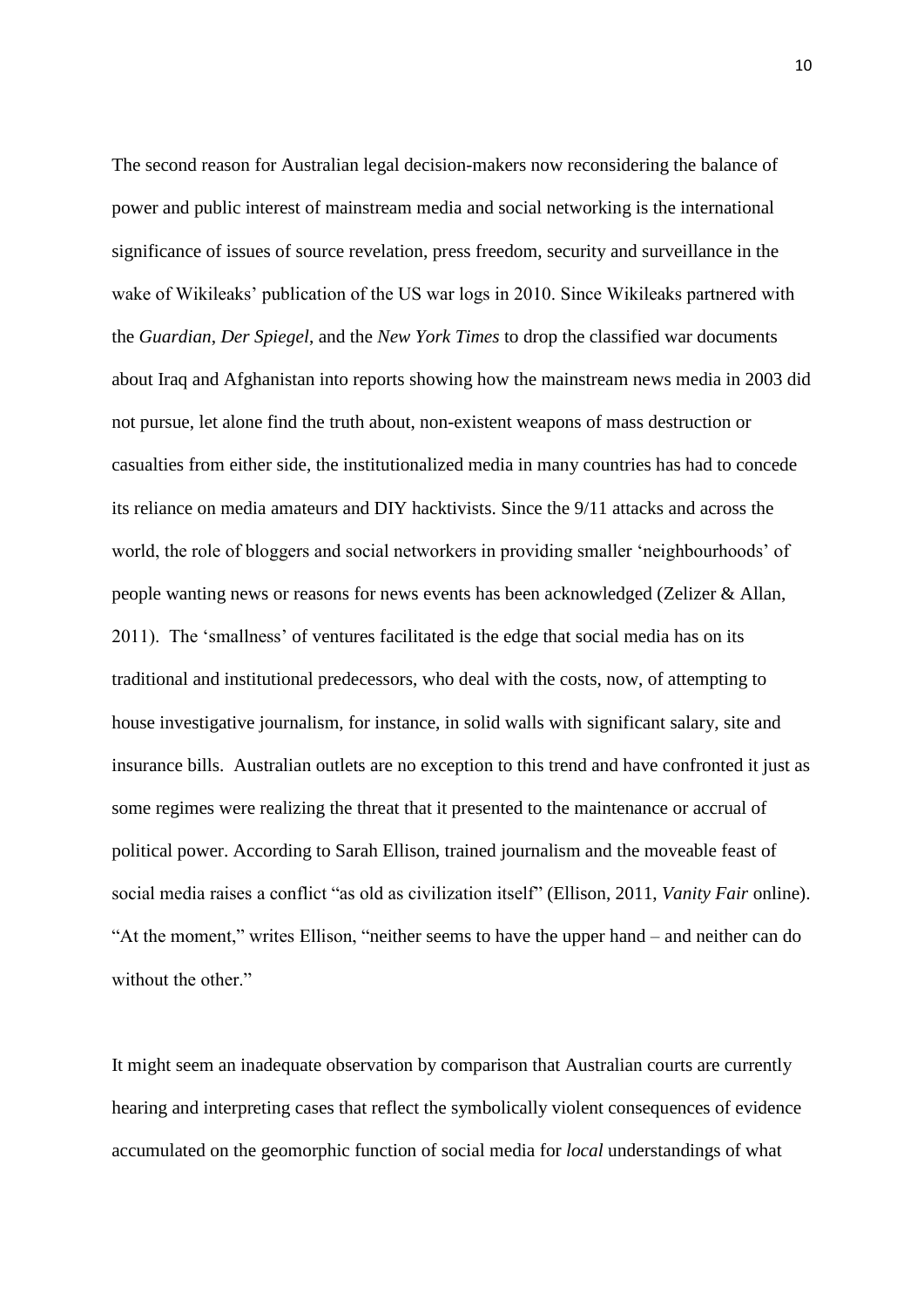constitutes "public" and "private", according to shifting individual and group expectations (Bourdieu, 1987, p. 812). However, it is possible to take this observation further, in comparison with the scenes from Bahrain, to consider whether Australians" *localised* expectations of their own individual communicative freedoms have eroded what might once have passed for political activism or even a shared outrage that at least tends to shift the scale back towards fair representation in all of its democratic senses. The moment had already been enjoyed, after all, not long ago in Australia"s political past.

After the 2007 Australian Federal Election, the activist group GetUp! was credited with boosting the Labor Party bid for office with an issues-driven organization of online lobby groups into grass roots street activities (Huijser & Little, 2008). The networking positives of social media were subsequently held up by some as indicators of a trend towards genuine participatory democracy, since the engagement included net surfers who were compelled to click "yes" to giving cash to fund GetUp!"s television commercials. No matter that they could donate anonymously and standing, in the ersatz way of the lounge or office chair, shoulder to shoulder with those sharing the same concerns, without having to actually touch them. Participatory democracy had won its apparent victory through social media, but that was before Australians had to fill out another ballot paper less than two years later in yet another Federal Election. This poll was borne out of the ruling Labor party's caucus room move to oust Prime Minister Kevin Rudd during his first term of office and replace him with a consensus-driven Julia Gillard. So aware of the value of being liked and of getting behinds on seats in front of screens was she that PM Gillard shifted scheduling of a live TV debate with her Liberal Party opponent Tony Abbott, so that it would not clash with the timing of the Ten Network's broadcast of the final episode of *Masterchef*.<sup>ii</sup> Minus spatulas, aprons, and gourmet salad leaves, neither contender for the Prime Ministerial position in the two-party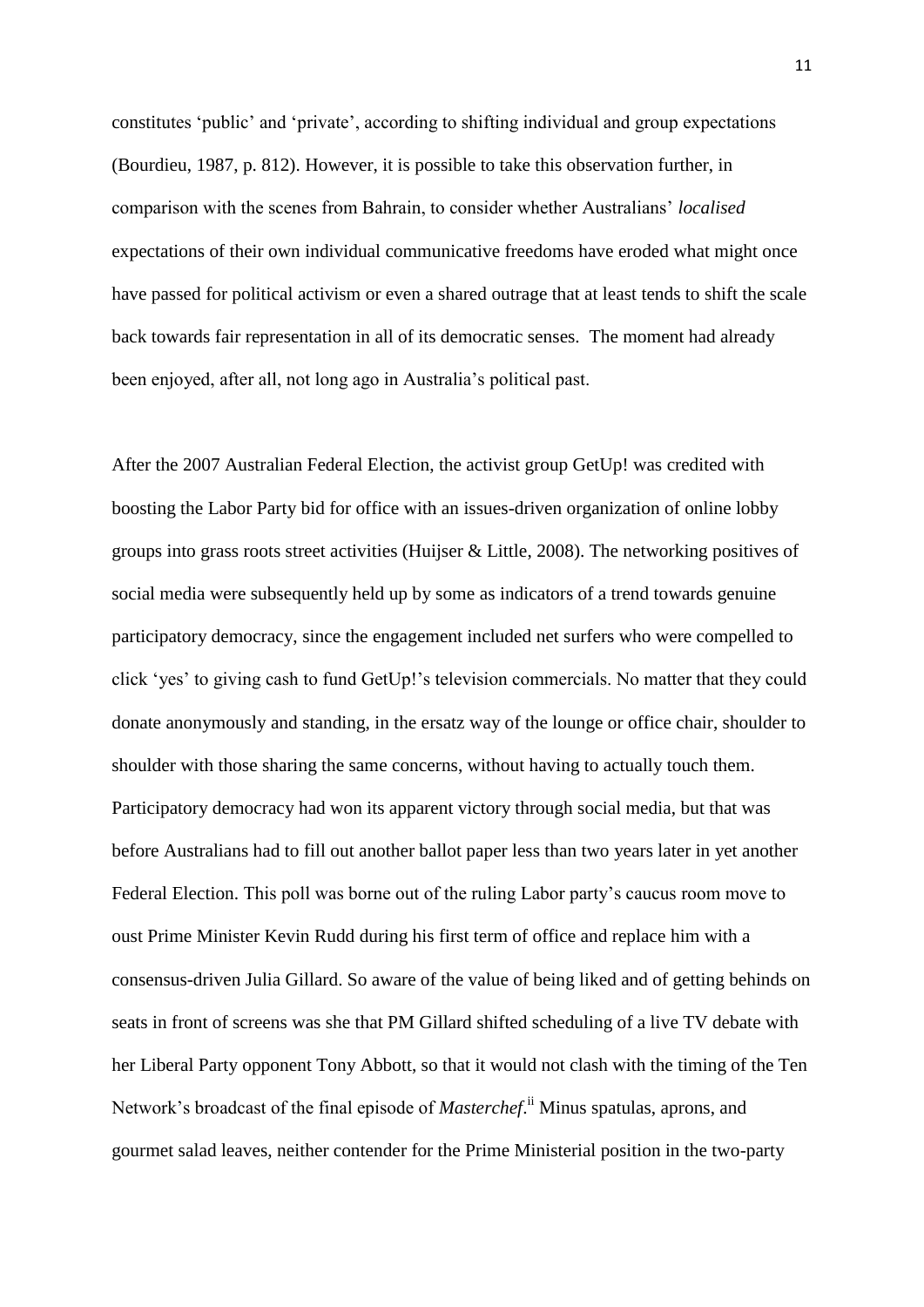preferred system was able to form government without the cross-bench support of three independent MPs. Australians had indicated "none of the above" so apparently to some lobbyists, that a submission to include that option on future ballot papers was tabled this year at a parliamentary committee on electoral systems. Disquieting locally, the submission proposed a rationale for inclusion of the "none of the above" option that seems confounding in view of what Arab protesters risked in order to recuperate older traditions of public participation in government:-

Voting in this country is still conducted under law decisions, rulings, and interpretations that were made almost 100 years ago. In the time frame since, much has changed in the way politics work, and how candidates campaign and get elected. It is time for this review Committee to make recommendations that will allow the AEC to conduct elections that allow all voters, to vote their true choice/decision/view on the ballot paper (Bleys, 2011, p. 19).

As noted earlier in relation to Australian courts attempting to find the law on social networking and hacktivism, this lag between the public and private expectations of citizens and the civil responsibility of protecting the foundation processes of social democracy means that the perception of these processes has shifted. The interactivity, immediacy, and multiplicity of platforms for self-performance generated by social media means that a Constitutional right that is more than a century-old can be perceived as warranting relegation, as in the above quotation, to the obsolete. It does not assist civic consciousness or representative democracy much either, when Australians elect no one, other than the eventual winner of *Masterchef* for 2010, with a clear mandate to represent their core interests (Meade, 2011).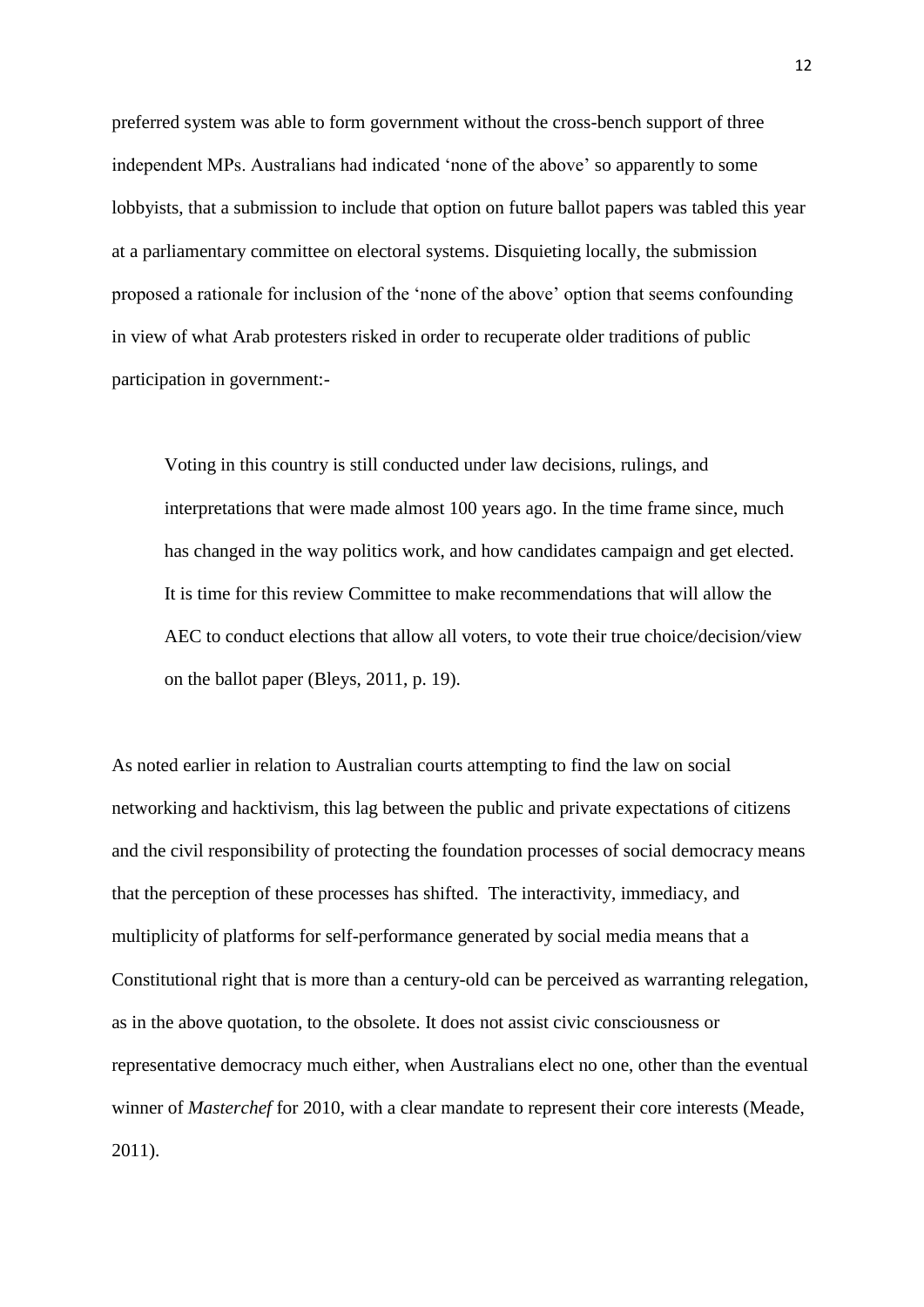#### **Conclusion**

There is significant potential for further research on the comparative political disengagement of Australian audiences (across generations) captivated as they are by lifestyle and reality talent television, compared with the Generation Y of the Arab Spring, where they are moved to risk economic and physical violence in their street-by-street, shoulder-to-shoulder protests for more democratic freedoms. A guiding question for such an enquiry would develop from the consideration of self-policing and self-performance in the cultural arenas of Facebook and Twitter blogs on *Masterchef* or *Australia's Got Talent*. While their Arab counterparts crowd the Arab streets, while still Tweeting about *Arabs Got Talent* in their spare time in between protests, do Australian social networkers replicate a sense of participatory agency in what is otherwise experienced as a stalemated system of governance (political, judicial, communicative) where resistance is articulated in passive repudiation of traditional channels of involvement? Worth considering, too, is whether there is an implicit value judgment in relegating Australian social networking"s collapse of the public-private spheres into blurry and problematic scenarios for the lawmakers and mainstream media, as if that were not, in itself, a political act.

In this paper we have explored the extent to which social media are used for political reasons, and furthermore, *how* they are used for political reasons. We have deliberately used two rather different contexts to focus on in our case studies: Australia and Bahrain. The reason for these choices were that Australia is a typical example of a liberal democracy and it can be assumed that social media use and political engagement have strong similarities with the situation in other liberal democracies. The choice of Bahrain may not seem obvious in the first instance, but Bahrain, despite its small size, is often used as a litmus test for what is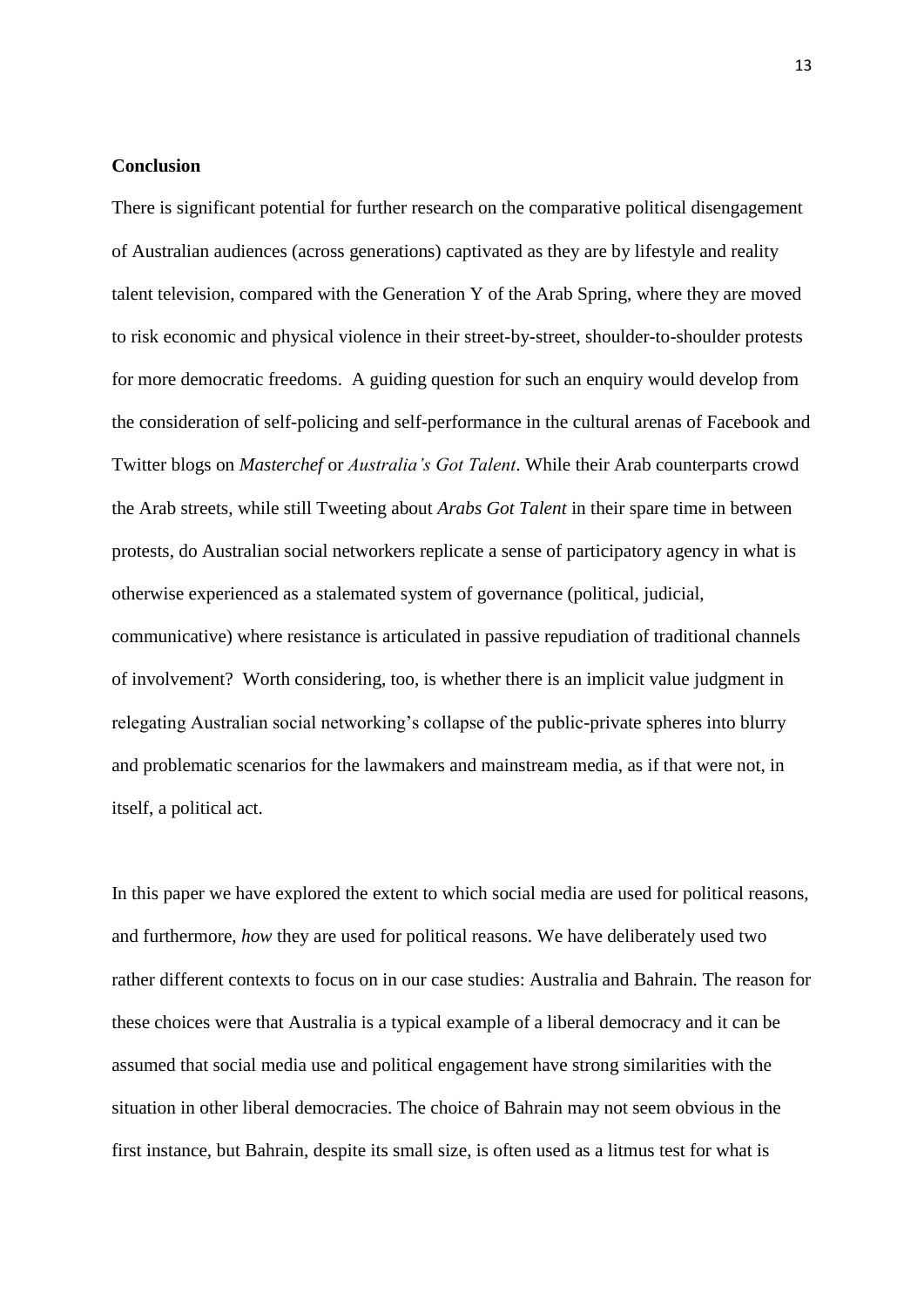happening in the Arabian Gulf, as Bahrain can be seen as a microcosm of the wider Gulf region, and because it is geographically (and culturally) located in the liminal zone between the Arab world and "Persian" Iran. What the comparison shows is two very different conceptions of what politics means and of what counts as "political", while there are at the same time very clear parallel in terms of social media use for purely entertainment and social reasons.

## **References**

- Aiello, S. (2011). *The Facebook Revolution Internet, Social Media, and the Globalization of Conflicts in the Middle East*. Retrieved 11 July 2011 from http://ssrn.com/abstract=1809668
- Bahrain Economic Development Board (2008). *Economic Vision 2030: Introduction*. Retrieved 31 July 2011 from http://www.bahrainedb.com/economic-vision.aspx
- Bleys, I. (2011). Submission to Joint Sitting Committee on Electoral Matters: Re "None of the Above". *Campaign*, *17*. *Commonwealth of Australia.* Canberra: Australian Parliament House. Retrieved August 5, 2011, from http://www.aph.gov.au/house/committee/em/elect10/subs/Sub017.pdf
- Bourdieu, P. (1987) The Force of Law: Toward a Sociology of the Juridical Field. Trans. R. Terdiman. *Hastings Law Journal*, *38* (5), 805-53. Retrieved August 5, 2011, from http://heinonline.org
- Bruns, A. (2005). *Gate-Watching: Collaborative Online News Production*. New York: Peter Lang.
- Butler, D. & Rodrick, S. (2007) *Australian Media Law*. 3rd ed. Pyrmont, N.S.W: Lawbook Co. Cole, B. (2011). The Web as a Spotlight: An Alternative Look at Technology in the Arab Spring. Retrieved 17 July 2011 from http://www.huffingtonpost.com/bencole/the-web-as-a-spotlight-an\_b\_850679.html
- Coll, S. (2005, March 29). In the Gulf, Dissidence Goes Digital. *Washington Post.Com*. Retrieved 14 July 2011 from http://www.washingtonpost.com/wpdyn/articles/A8175-2005Mar28.html
- Comninos, A. (2011). *Twitter Revolutions and Cyber Crackdowns: User-Generated Content and Social Networking in the Arab Spring and Beyond*. Association for Progressive Communications (APC). Retrieved 11 July 2011 from http://www.apc.org/en/system/files/AlexComninos\_MobileInternet.pdf
- Cooney, C. (2010, April 7). Fiji media decree "extremely worrying". *ABC News [Online]*. Australian Broadcasting Corporation. Retrieved August 5, 2011, from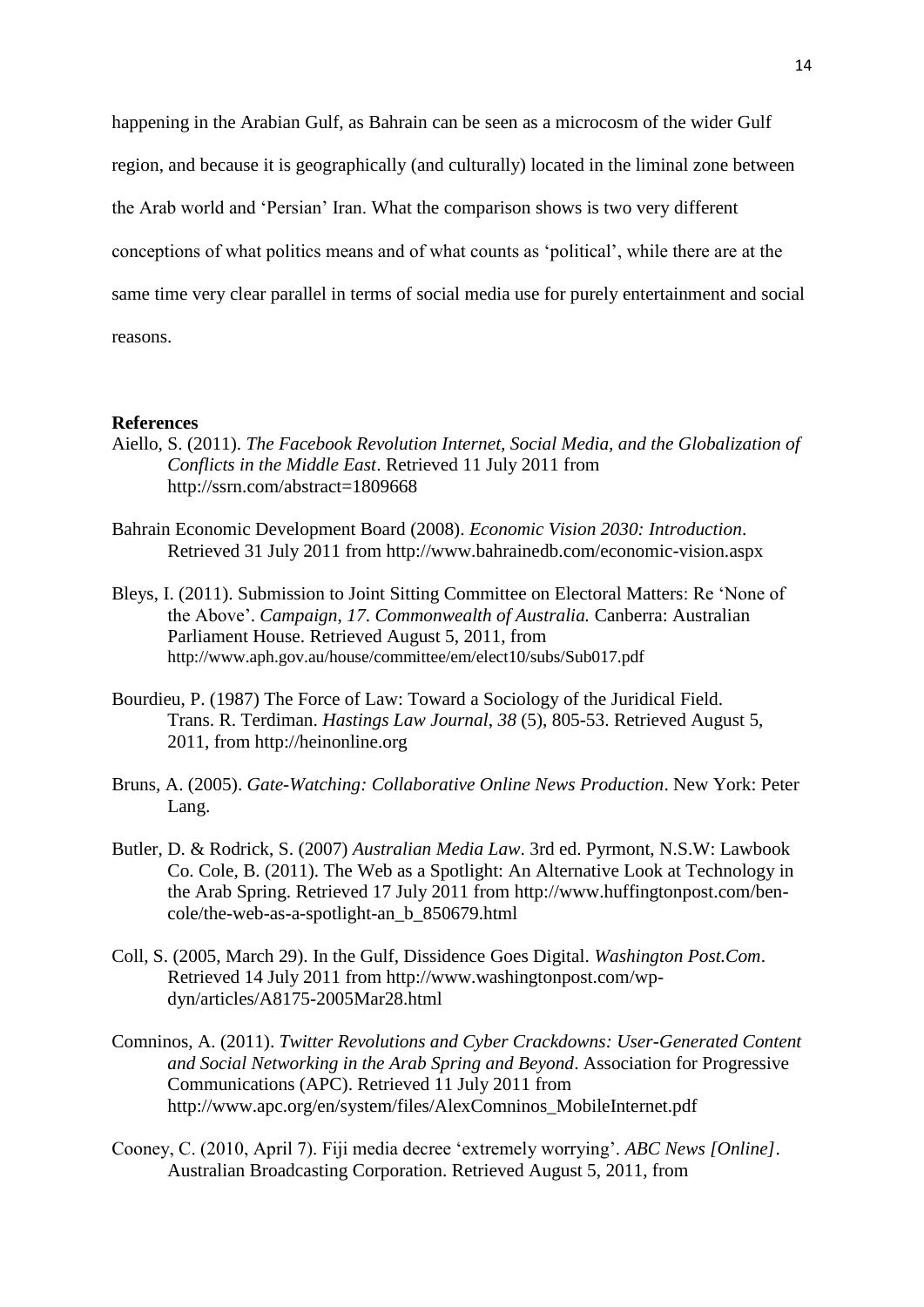http://www.abc.net.au/news/2010-04-07/fiji-media-decree-extremelyworrying/2584724

- Dahlgren, P. (2005). The Internet, Public Spheres, and Political Communication: Dispersion and Deliberation. *Political Communication*, *22*, 147-162.
- Dovi, S. (2007). The Virtue of Good Gatekeeping. *The Good Representative*. (Chpt. 6). Oxford: Blackwell.
- Dubrovsky, R.E. (2011). Surveillance on Reality Television and Facebook: From Authenticity to Flowing Data. *Communication Theory* (10503293), *21* (2), 111-129. doi:10.1111/j.1468-2885.2011.01378.x
- Ellison, S. (2011, February). The man who spilled the secrets. *Vanity Fair.* Retrieved March 15, 2011, fromhttp://www.vanityfair.com/politics/features/2011/02/the-guardian-201102
- Glaser, M. (2005). Online forums, bloggers become vital media outlets in Bahrain. *OJR: The Online Journalism Review*. Retrieved 14 July 2011 from http://www.ojr.org/ojr/stories/050517glaser/
- Gleeson, M. (2011, February 21). Not Easy To Sort Fact From Fiction in Nixon Soap Opera. *The Age*, Melbourne [Online], Retrieved August 5, 2011, from http://www.theage.com.au/afl/afl-news/not-easy-to-sort-fact-from-fiction-in-nixonsoap-opera-20110220-1b17y.html
- Hardaker, D. (2008). *Putting the Genie Back in the Bottle: Ruling Regimes and the New Media in the Arab World*. Sydney: Lowy Institute for International Policy.
- Harb, Z. (2011). Arab Revolutions and the Social Media Effect. *M/C Journal*, *14* (2). Retrieved 11 July 2011 from http://journal.mediaculture.org.au/index.php/mcjournal/article/viewArticle/364
- Howard, P. N. (2011). The Arab Spring"s Cascading Effects. Retrieved 14 July 2011 from http://www.miller-mccune.com/politics/the-cascading-effects-of-the-arab-spring-28575/
- Howden, S. (2011, July 27). Police charge lone hacker over NBN plot. *The Age*. Retrieved August 2 from http://www.theage.com.au/technology/security/police-charge--lone-hacker-over-nbnplot-20110726-1hyoy.html
- Ibahrine, M. (2008). Mobile Communication and Sociopolitical Change in the Arab World. In J. E. Katz (Ed.). *Handbook of Mobile Communication Studies* (Chpt. 19). Cambridge, MA: MIT Press.
- Joseph, S. (2011). Social Media, Human Rights and Political Change V.1 (Working Paper). Retrieved 14 July 2011 from http://ssrn.com/abstract=1856880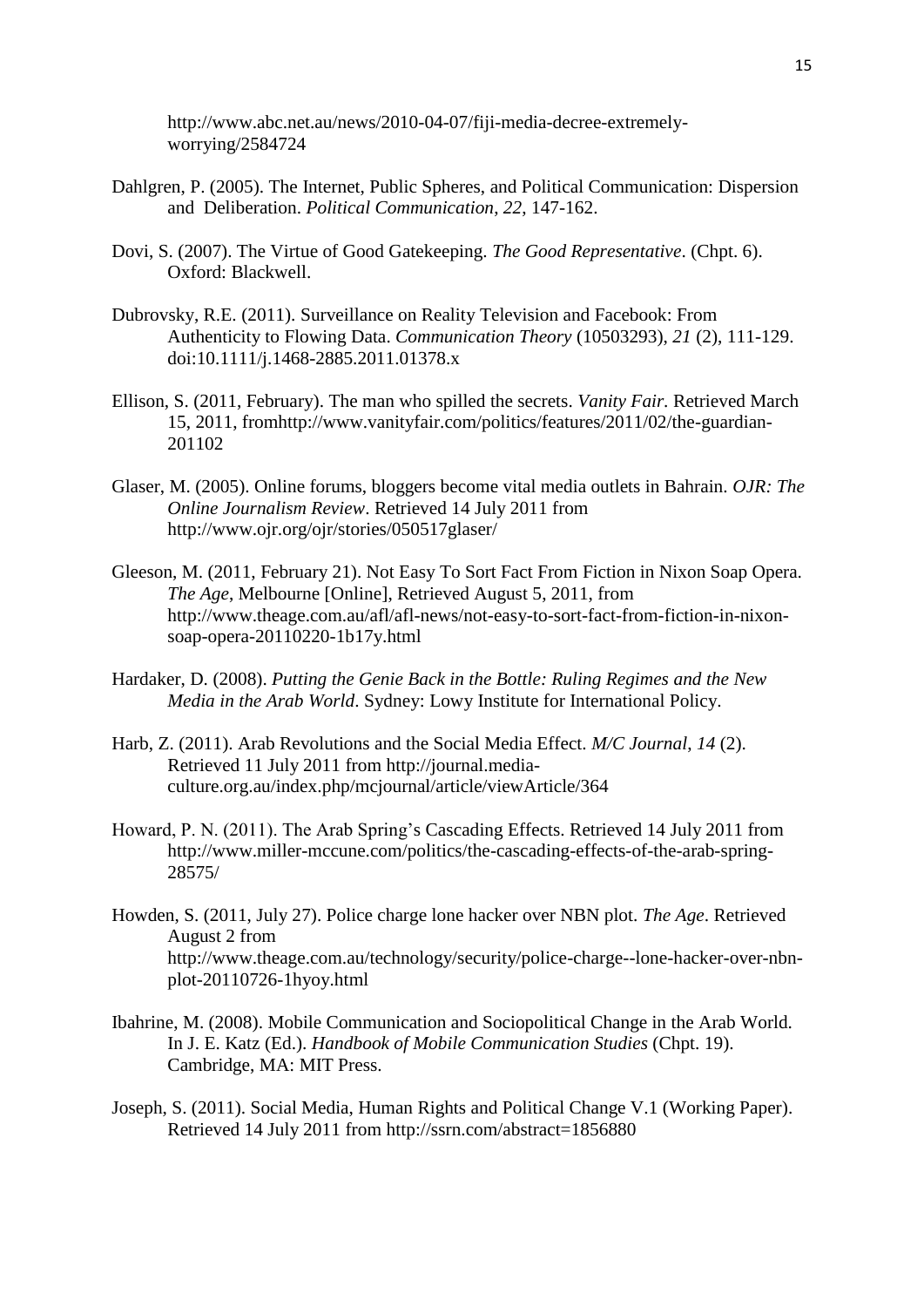- Kasniunas, N.T. (2008). The Gatekeeping Power of the Media as Indicated in its Coverage of Civil Rights and Liberties. In M. J. Rozell & J. D. Mayer (Eds). *Media Power, Media Politics* (Chpt. 4). Lanham: Rowman & Littlefield.
- Keane, B. (2011, July 7). Blaming the Internet: The Gatekeepers' Take on Phone Hacking. *Crikey*. Retrieved August 2 from http://www.crikey.com.au/2011/07/07/news-of-theworld-phone-hacking-guardian-blames-internet/
- Leigh, D. & Harding, L. (2011, January 30). Julian Assange: The Teen Hacker Who Became Insurgent in Information War. *The Guardian.* Retrieved August 4 from http://www.guardian.co.uk/media/2011/jan/30/julian-assange-wikileaks-profile
- Lorenz, A. L. (2010). "With Bowed Heads and Brows Abashed": The Press of New Orleans under General Benjamin Butler. *Journalism History*, *36* (2), 72-82.
- Lynch, L. (2010). "We"re Going to Crack the World Open". *Journalism Practice*, *4* (3), 309-318. Retrieved July 14, 2011, from http://dx.doi.org/10.1080/17512781003640752
- Meade, A. (2011, August 9). Talent Proves More Palatable than Masterchef. *The Australian*. Retrieved August 9, 2011, from *Newsbank* database,AUS\_T-20110809-1-003- 743522. [http://infoweb.newsbank.com/iw](http://infoweb.newsbank.com/iw-)search/we/InfoWeb?p\_product=AUNB&p\_theme=aggregated5&p\_action=explore
- Oates, J. (2009, March 17). Great Aussie Firewall Claims First Victim: Forum Threatened With Fine For Link to Banned Site. *The Register*. Retrieved August 6, 2011, from http://www.theregister.co.uk/2009/03/17/australia\_link\_banned/
- Paton, A. (2010, December 20). St Kilda Takes Nude Photo Scandal to Federal Court. *Herald-Sun*, Melbourne [Online]. Retrieved August 5 from http://www.news.com.au/national/police-probe-nude-photo-of-st-kilda-players/storye6frfkvr-1225973986655
- Sakr, N. (2001). Reflections on the Manama Spring: Research Questions Arising from the Promise of Political Liberalization in Bahrain. *British Journal of Middle Eastern Studies*, *28* (2), 229-231.
- Shen, K. N. & Shakir, M. (2009, July). Internet Usage among Arab Adolescents: Preliminary Findings. *European and Mediterranean Conference on Information Systems 2009*. Izmir, Turkey.
- Toplin, R. B. (2006). *Michael Moore's Farenheit 9/11: How One Film Divided a Nation*. Lawrence, KS: University Press of Kansas.
- Yom, S. L. (2005). Civil Society and Democratization in the Arab World. *Middle East Review of International Affairs*, *9* (4), 14-33.
- Zelizer, B. & Allan, S. (2011). Journalism after September  $11^{th}$ ,  $2^{nd}$  ed. London & New York: Routledge.